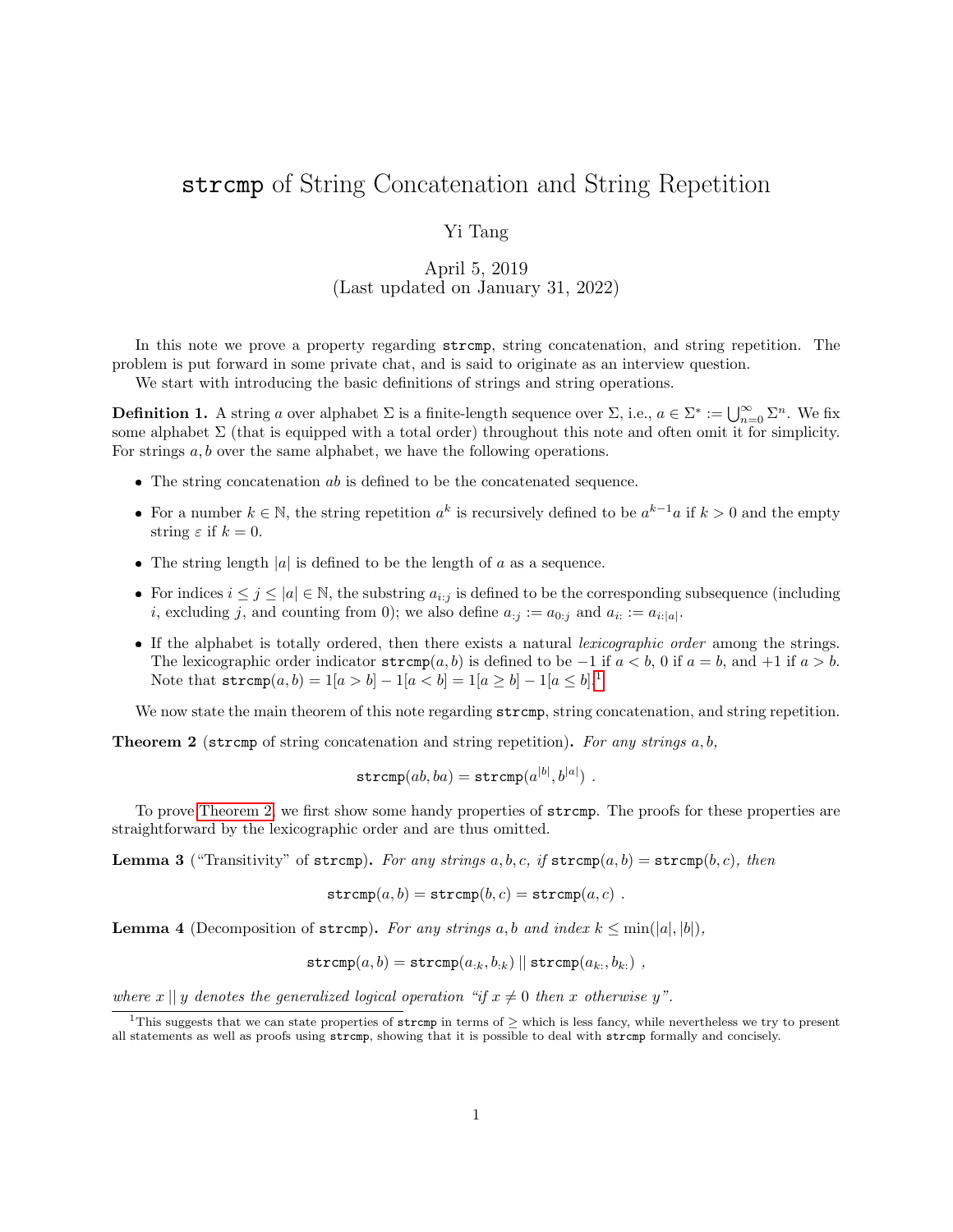**Corollary 5** (Padding of stromp). For any strings  $a, b, c$ ,

$$
\mathtt{strcmp}(a,b)=\mathtt{strcmp}(ca,cb)\enspace.
$$

Furthermore, if  $|a| = |b|$ , then

$$
\mathtt{strcmp}(a,b)=\mathtt{strcmp}(ac,bc)\enspace.
$$

The corollary immediately follows from [Lemma 4,](#page-0-2) while we include a proof here to demonstrate how calculations can be done formally using the generalized logical operator ||.

Proof. By [Lemma 4,](#page-0-2)

$$
\mathtt{strcmp}(ca, cb) = \mathtt{strcmp}(c, c) \mid \mid \mathtt{strcmp}(a, b) = 0 \mid \mid \mathtt{strcmp}(a, b) = \mathtt{strcmp}(a, b) ,
$$

and when  $|a| = |b|$ ,

$$
\mathtt{strcmp}(ac, bc) = \mathtt{strcmp}(a, b) \mid \mid \mathtt{strcmp}(c, c) = \mathtt{strcmp}(a, b) \mid \mid 0 = \mathtt{strcmp}(a, b) \; . \qquad \qquad \Box
$$

We also show the following property of stromp involving string functions.

<span id="page-1-1"></span>**Lemma 6** ("Conditional" strcmp). For any strings a, b and string functions f, g,

$$
\texttt{strcmp}(a, b) \parallel \texttt{strcmp}(f(a), g(a)) = \texttt{strcmp}(a, b) \parallel \texttt{strcmp}(f(b), g(b)) .
$$

*Proof.* If  $\text{stremp}(a, b) \neq 0$ , then both the left- and right-hand sides are equal to  $\text{stremp}(a, b)$ . Otherwise, strcmp $(a, b) = 0$  implies  $a = b$ , and thus the left- and right-hand sides are equal as well.  $\Box$ 

Now we present the proof of [Theorem 2,](#page-0-1) the main theorem of this note.

Proof of [Theorem 2.](#page-0-1) Our goal is to prove

<span id="page-1-0"></span>
$$
strcmp(ab,ba) = strcmp(a^{|b|},b^{|a|})
$$
 (1)

Without loss of generality suppose  $|a| \leq |b|$ , and let  $b_1 := b_{\cdot}|a|$  and  $b_2 := b_{\cdot}|a|$ . We prove by induction on  $|a| + |b|$ . Note that [Equation \(1\)](#page-1-0) obviously holds when  $a = \varepsilon$  or  $b = \varepsilon$ , i.e.,  $|a| + |b| \le 1$ . Now assume the inductive hypothesis that [Equation \(1\)](#page-1-0) holds for all  $a, b$  such that  $|a| + |b| \leq k (k \geq 1)$ . Then for  $|a| + |b| = k + 1$ , by [Lemmas 4](#page-0-2) and [6,](#page-1-1)

$$
\begin{aligned} \texttt{strcmp}(ab, ba) & = \texttt{strcmp}(a, b_1) \mid \texttt{strcmp}(b_1b_2, b_2a) \\ & = \texttt{strcmp}(a, b_1) \mid \texttt{strcmp}(ab_2, b_2a) \; ; \\ \texttt{strcmp}(a^{|b|}, b^{|a|}) & = \texttt{strcmp}(a^{|b_1|+|b_2|}, (b_1b_2)^{|a|}) \\ & = \texttt{strcmp}(a, b_1) \mid \texttt{strcmp}(a^{|b_1|+|b_2|-1}, (b_2b_1)^{|a|-1}b_2) \\ & = \texttt{strcmp}(a, b_1) \mid \texttt{strcmp}(a^{|b_2|+|a|-1}, (b_2a)^{|a|-1}b_2) \; . \end{aligned}
$$

Hence it suffices to prove

<span id="page-1-2"></span>
$$
\texttt{strcmp}(ab_2, b_2a) = \texttt{strcmp}(a^{|b_2|+|a|-1}, (b_2a)^{|a|-1}b_2) . \tag{2}
$$

 $\text{If }|a|=1\text{, then }\texttt{strcmp}(a^{|b_2|+|a|-1},(b_2a)^{|a|-1}b_2)=\texttt{strcmp}(a^{|b_2|},b_2^{|a|}), \text{which implies Equation (2) by inductive}.$  $\text{If }|a|=1\text{, then }\texttt{strcmp}(a^{|b_2|+|a|-1},(b_2a)^{|a|-1}b_2)=\texttt{strcmp}(a^{|b_2|},b_2^{|a|}), \text{which implies Equation (2) by inductive}.$  $\text{If }|a|=1\text{, then }\texttt{strcmp}(a^{|b_2|+|a|-1},(b_2a)^{|a|-1}b_2)=\texttt{strcmp}(a^{|b_2|},b_2^{|a|}), \text{which implies Equation (2) by inductive}.$ hypothesis. When  $|a| > 1$ , note that for all  $0 \leq j \leq i < |a| - 1$ , by [Corollary 5,](#page-0-3)

$$
\begin{aligned} \mathtt{strcmp}(ab_2,b_2a)=\mathtt{strcmp}(a^ib_2^{i-j}(ab_2)b_2^j(b_2a)^{|a|-i-2}b_2,\\ a^ib_2^{i-j}(b_2a)b_2^j(b_2a)^{|a|-i-2}b_2)\ , \end{aligned}
$$